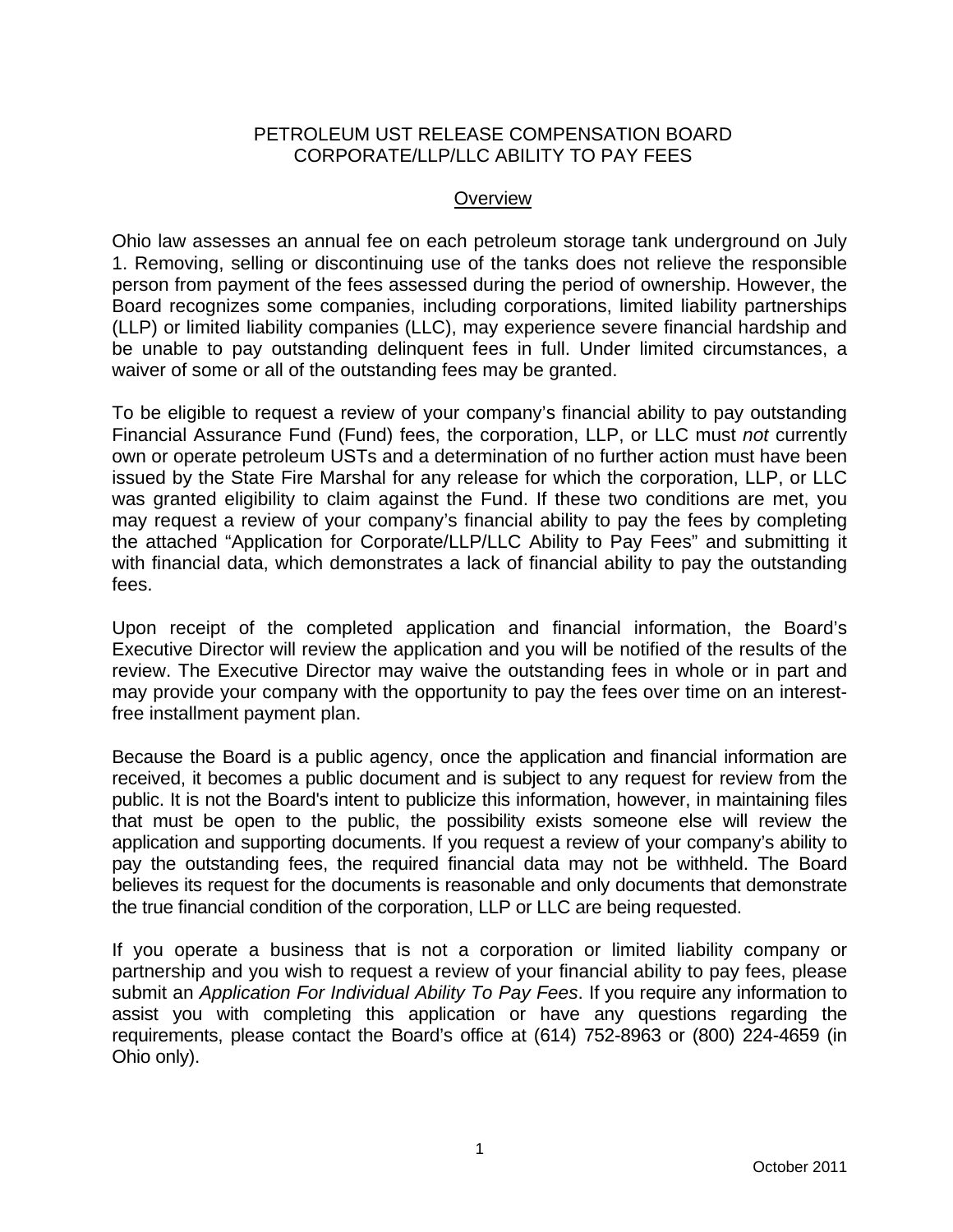# **APPLICATION FOR CORPORATE/LLP/LLC ABILITY TO PAY FEES**

| 1. |                                                                                  |                                               |                                                                                                                     |                                                                                                                                                                             |  |  |  |  |
|----|----------------------------------------------------------------------------------|-----------------------------------------------|---------------------------------------------------------------------------------------------------------------------|-----------------------------------------------------------------------------------------------------------------------------------------------------------------------------|--|--|--|--|
|    |                                                                                  |                                               |                                                                                                                     |                                                                                                                                                                             |  |  |  |  |
|    |                                                                                  |                                               |                                                                                                                     |                                                                                                                                                                             |  |  |  |  |
|    |                                                                                  | Phone: $(\_\_)$ _______________               |                                                                                                                     |                                                                                                                                                                             |  |  |  |  |
|    |                                                                                  | Type (check one): ______ Corporation          | <b>Limited Liability Company (LLC)</b><br>Limited Liability Partnership (LLP)<br>_____ Trust<br><u>_____</u> Estate |                                                                                                                                                                             |  |  |  |  |
| 2. | Owner # (Certificate of Coverage #) assigned by the Board: _____________________ |                                               |                                                                                                                     |                                                                                                                                                                             |  |  |  |  |
| 3. |                                                                                  |                                               |                                                                                                                     | A) When did the entity last own/operate USTs?                                                                                                                               |  |  |  |  |
|    |                                                                                  | $USTs?$ Yes $\Box$ No If yes, please explain: | B) Is the entity a stockholder or part owner in any other business that owns or operates                            |                                                                                                                                                                             |  |  |  |  |
|    |                                                                                  |                                               |                                                                                                                     |                                                                                                                                                                             |  |  |  |  |
|    |                                                                                  |                                               |                                                                                                                     |                                                                                                                                                                             |  |  |  |  |
|    |                                                                                  |                                               |                                                                                                                     |                                                                                                                                                                             |  |  |  |  |
|    |                                                                                  |                                               |                                                                                                                     |                                                                                                                                                                             |  |  |  |  |
|    |                                                                                  |                                               |                                                                                                                     | C) Is the entity combined with, controlled by, directed by, guaranteed or reviewed by an<br>entity or individual who owns or operates USTs? Ves DNo If yes, please explain: |  |  |  |  |
|    |                                                                                  |                                               |                                                                                                                     |                                                                                                                                                                             |  |  |  |  |
|    |                                                                                  |                                               |                                                                                                                     |                                                                                                                                                                             |  |  |  |  |
|    |                                                                                  |                                               |                                                                                                                     |                                                                                                                                                                             |  |  |  |  |
|    |                                                                                  |                                               |                                                                                                                     |                                                                                                                                                                             |  |  |  |  |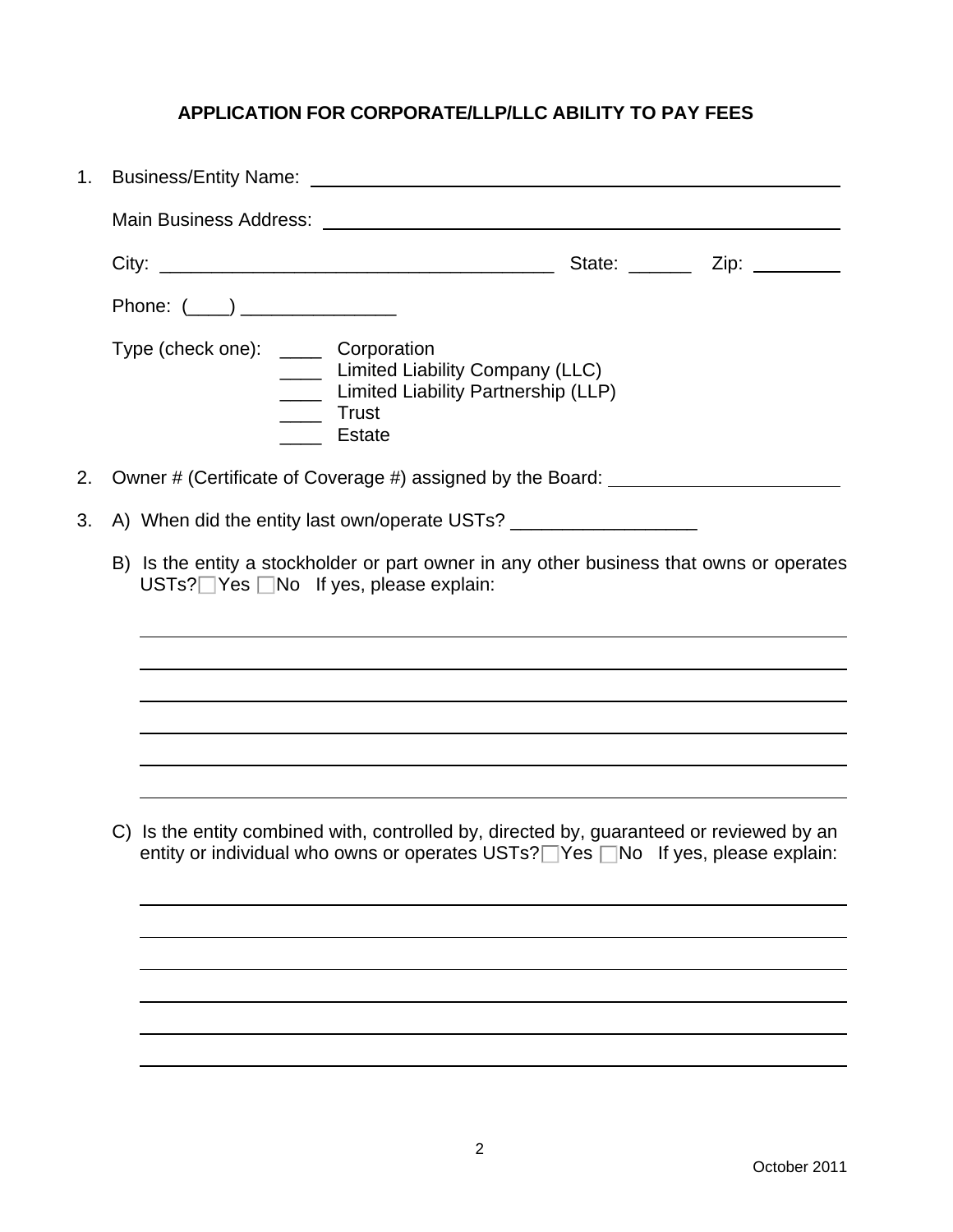| 4. List the business name(s) and address(es) for which fees are due: |  |  |
|----------------------------------------------------------------------|--|--|
|                                                                      |  |  |

|                                               | Tanks Sold?         | <b>Tanks Removed?</b>  |
|-----------------------------------------------|---------------------|------------------------|
| Business name / Facility street address, city | Yes / No            | Yes / No               |
|                                               | (provide date sold) | (provide date removed) |
|                                               |                     |                        |
|                                               |                     |                        |
|                                               |                     |                        |
|                                               |                     |                        |
|                                               |                     |                        |
|                                               |                     |                        |
|                                               |                     |                        |
|                                               |                     |                        |
|                                               |                     |                        |
|                                               |                     |                        |

(Attach additional sheet if necessary)

- 5. Please attach entire federal income tax returns for the previous four tax years. State tax forms are not required. If you are unable to locate your tax returns or were not required to file income taxes with the U.S. Internal Revenue Service, please complete the attached IRS Form 4056 which will allow the IRS to send copies of your returns directly to the Board, or allow the IRS to verify your non-filing status.
- 6. Attach any audit, compilation or other financial information detailing the finances of the business operations over the past four years.
- 7. Please attach any other records which you believe demonstrate your company's inability to pay the outstanding tank fees.
- 8. Please read, sign, and date the following certification:

## **CERTIFICATION**

As the person applying to the Petroleum UST Release Compensation Board for a determination regarding my company's ability to pay outstanding fees, I certify that all answers and data submitted as part of this application are true and accurate representations of the entities' financial condition. I have withheld no information or documents which have been requested.

I understand that this application and any of the information required to be filed with it are a public record and, upon request, are available to any person for review.

Signature Title

|  | Print or type name of person signing above | Date |
|--|--------------------------------------------|------|
|--|--------------------------------------------|------|

\_\_\_\_\_\_\_\_\_\_\_\_\_\_\_\_\_\_\_\_\_\_\_\_\_\_\_\_\_\_\_\_\_\_\_\_\_\_\_\_

 $\overline{\phantom{a}}$  ,  $\overline{\phantom{a}}$  ,  $\overline{\phantom{a}}$  ,  $\overline{\phantom{a}}$  ,  $\overline{\phantom{a}}$  ,  $\overline{\phantom{a}}$  ,  $\overline{\phantom{a}}$  ,  $\overline{\phantom{a}}$  ,  $\overline{\phantom{a}}$  ,  $\overline{\phantom{a}}$  ,  $\overline{\phantom{a}}$  ,  $\overline{\phantom{a}}$  ,  $\overline{\phantom{a}}$  ,  $\overline{\phantom{a}}$  ,  $\overline{\phantom{a}}$  ,  $\overline{\phantom{a}}$ 

3